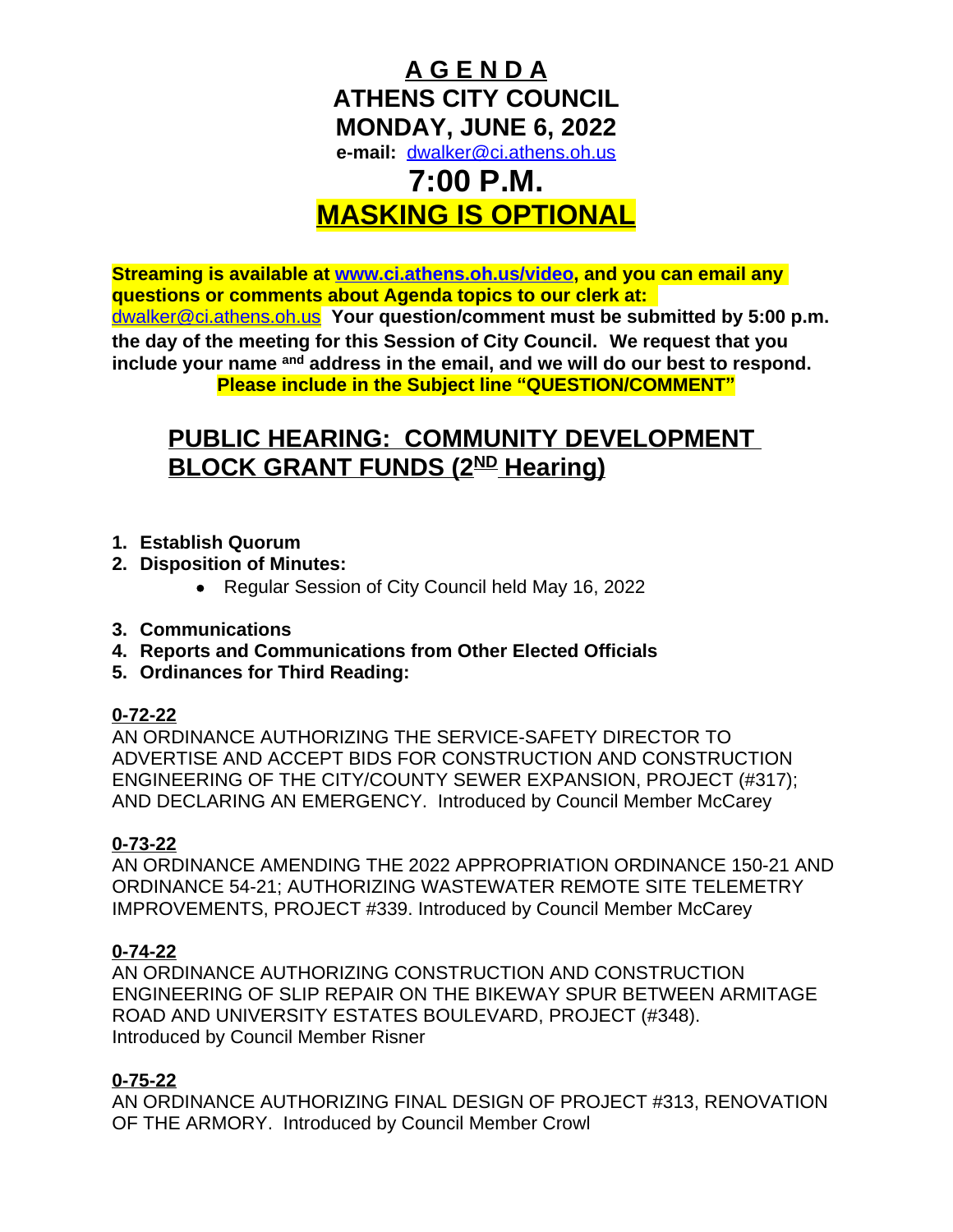# **0-76-22**

AN ORDINANCE AMENDING THE 2022 APPROPRIATION ORDINANCE. Introduced by Council Member Crowl

# **0-77-22**

AN ORDINANCE AUTHORIZING RETROACTIVE PAY FOR THE CHIEF DEPUTY CLERK IN ATHENS COUNTY MUNICIPAL COURT. Introduced by Council Member Crowl

#### **0-78-22**

AN ORDINANCE AMENDING THE AUDITOR'S 2022 STAFFING LEVELS, AND COMPENSATION FOR THE SEASONAL POOL MANAGER; AUTHORIZED BY ORDINANCE 141-21. Introduced by the Finance and Personnel Committee

#### **0-79-22**

AN ORDINANCE AUTHORIZING A PAY INCREASE DUE TO ADDITIONAL DUTIES ASSIGNED TO THE POSITION OF EXECUTIVE ADMINISTRATOR IN THE AUDITOR'S OFFICE. Introduced by Council Member Crowl

#### **6. Ordinances for Second Reading:**

#### **0-80-22**

AN ORDINANCE AUTHORIZING THE MAYOR TO SUBMIT AN APPLICATION AND ENTER INTO AN AGREEMENT WITH THE OHIO DEPARTMENT OF TRANSPORTATION FOR SMALL CITY PROGRAM FUNDS FOR THE 2022 SOLICITATION CYCLE; AND DECLARING AN EMERGENCY. Introduced by Council Member Risner

#### **0-81-22**

AN ORDINANCE AUTHORIZING THE DISPOSAL OF A MOWER AT THE WATER TREATMENT PLANT. Introduced by Council Member McCarey

#### **0-82-22**

AN ORDINANCE AMENDING THE 2022 APPROPRIATION ORDINANCE. Introduced by Council Member Crowl

#### **0-83-22**

AN ORDINANCE PROVIDING FOR THE ISSUANCE OF NOT TO EXCEED \$9,000,000 OF BONDS BY THE CITY OF ATHENS, OHIO, FOR THE PURPOSE OF FINANCING THE COSTS OF CONSTRUCTING A NEW FIRE STATION, MAKING SITE IMPROVEMENTS, AND ACQUIRING FURNITURE, EQUIPMENT AND FURNISHINGS AND A SITE THEREFOR, AND MATTERS RELATED THERETO; AND DECLARING AN EMERGENCY. Introduced by Council Member Crowl

#### **0-84-22**

AN ORDINANCE AUTHORIZING FINAL DESIGN ENGINEERING AND CONSTRUCTION SERVICES FOR A NEW FIRE HEADQUARTERS, PROJECT #346. Introduced by Council Member McCarey

#### **7. Ordinances for First Reading:**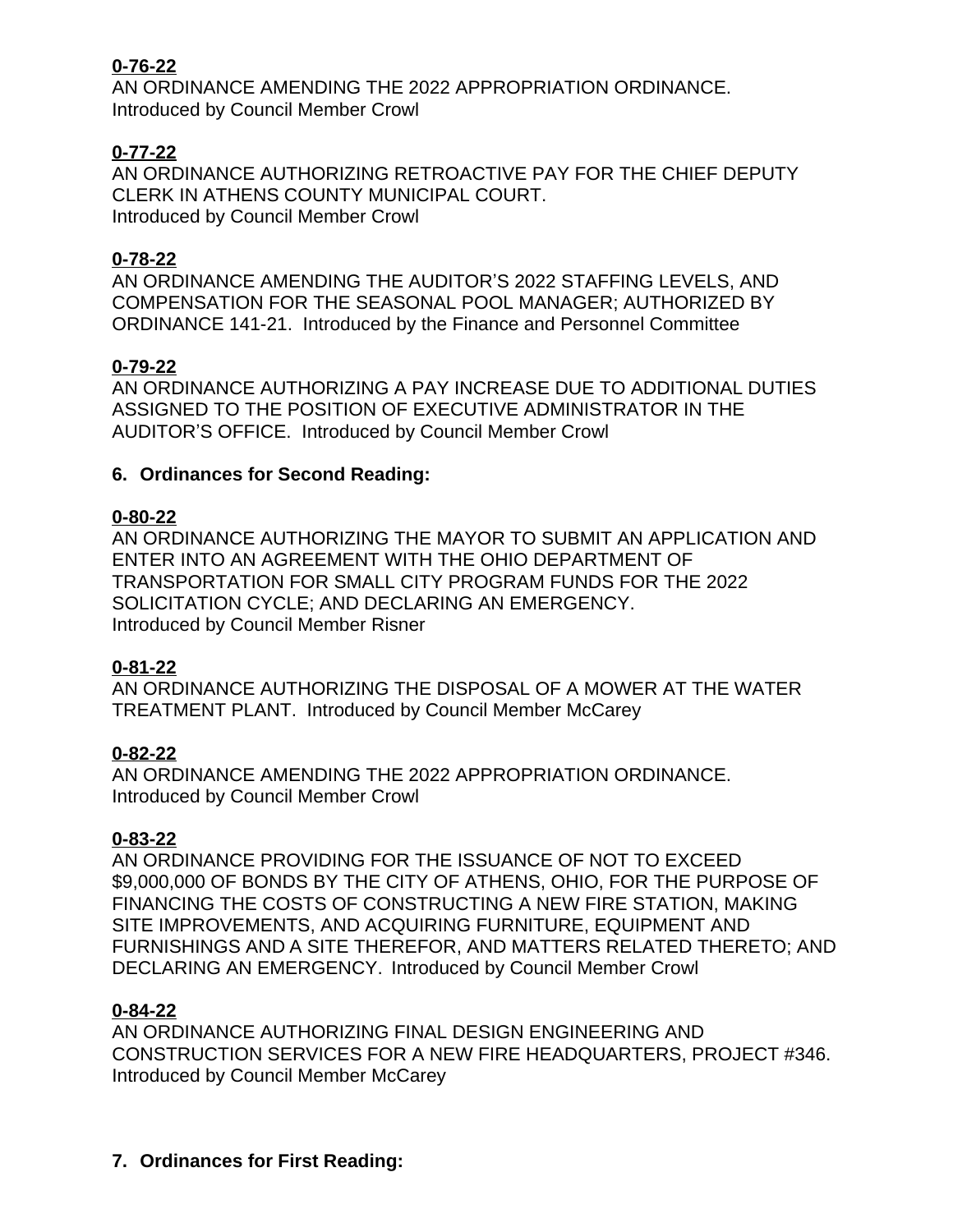#### **0-85-22**

AN ORDINANCE AMENDING ATHENS CITY CODE TITLE 29, HOUSING REGULATIONS, CHAPTER 29.36, PROHIBITED ACTONS, TO ADD SECTION 29.36.02, TENANT'S RIGHT TO PAY TO STAY. Introduced by Council Member Ziff

#### **0-86-22**

AN ORDINANCE AMENDING CHAPTERS 7.05, PARKING REGULATIONS, AND 7.06, TOW TRUCK REGULATIONS, IN ATHENS CITY CODE TITLE 7, TRAFFIC CODE. Introduced by Council Member Risner

#### **0-87-22**

AN ORDINANCE AUTHORIZING THE MAYOR TO SUBMIT APPLICATIONS AND ENTER INTO AGREEMENTS WITH THE OHIO DEPARTMENT OF TRANSPORTATION FOR MUNICIPAL BRIDGE AND LOCAL MAJOR BRIDGE PROGRAM FUNDS. Introduced by Council Member Risner

#### **0-88-22**

AN ORDINANCE AUTHORIZING THE MAYOR TO SUBMIT AN APPLICATION TO PARTICIPATE IN THE STATE CAPITAL IMPROVEMENT AND/OR LOCAL TRANSPORTATION IMPROVEMENT PROGRAM(S) FOR ISSUE I FUNDS; AND TO EXECUTE CONTRACTS AS REQUIRED. Introduced by Council Member Risner

#### **0-89-22**

AN ORDINANCE AUTHORIZING WEST WASHINGTON SIDEWALK AND SAFETY IMPROVEMENTS, PROJECT (#335). Introduced by Council Member Risner

# **0-90-22**

AN ORDINANCE AUTHORIZING CONSTRUCTION AND CONSTRUCTION ENGINEERING FOR THE WATER TREATMENT PLANT SALT STORAGE ROOF SLAB AND BEAM REPLACEMENT PROJECT (#354). Introduced by Council Member McCarey

# **0-91-22**

AN ORDINANCE AUTHORIZING A DEBT COLLECTION AGREEMENT BETWEEN CAPITAL RECOVERY SYSTEMS, INC. AND ATHENS COUNTY MUNICIPAL COURT. Introduced by Council Member Crowl

# **0-92-22**

AN ORDINANCE AMENDING THE 2022 APPROPRIATION ORDINANCE. Introduced by Council Member Crowl

# **8. Resolution for First Reading:**

# **R-03-22**

A RESOLUTION ACCEPTING THE AMOUNTS AND RATES AS DETERMINED BY THE BUDGET COMMISSION AND AUTHORIZING THE NECESSARY TAX LEVIES AND CERTIFYING THEM TO THE COUNTY AUDITOR. Introduced by Council Member Crowl

**9. One-Reading Resolution:**